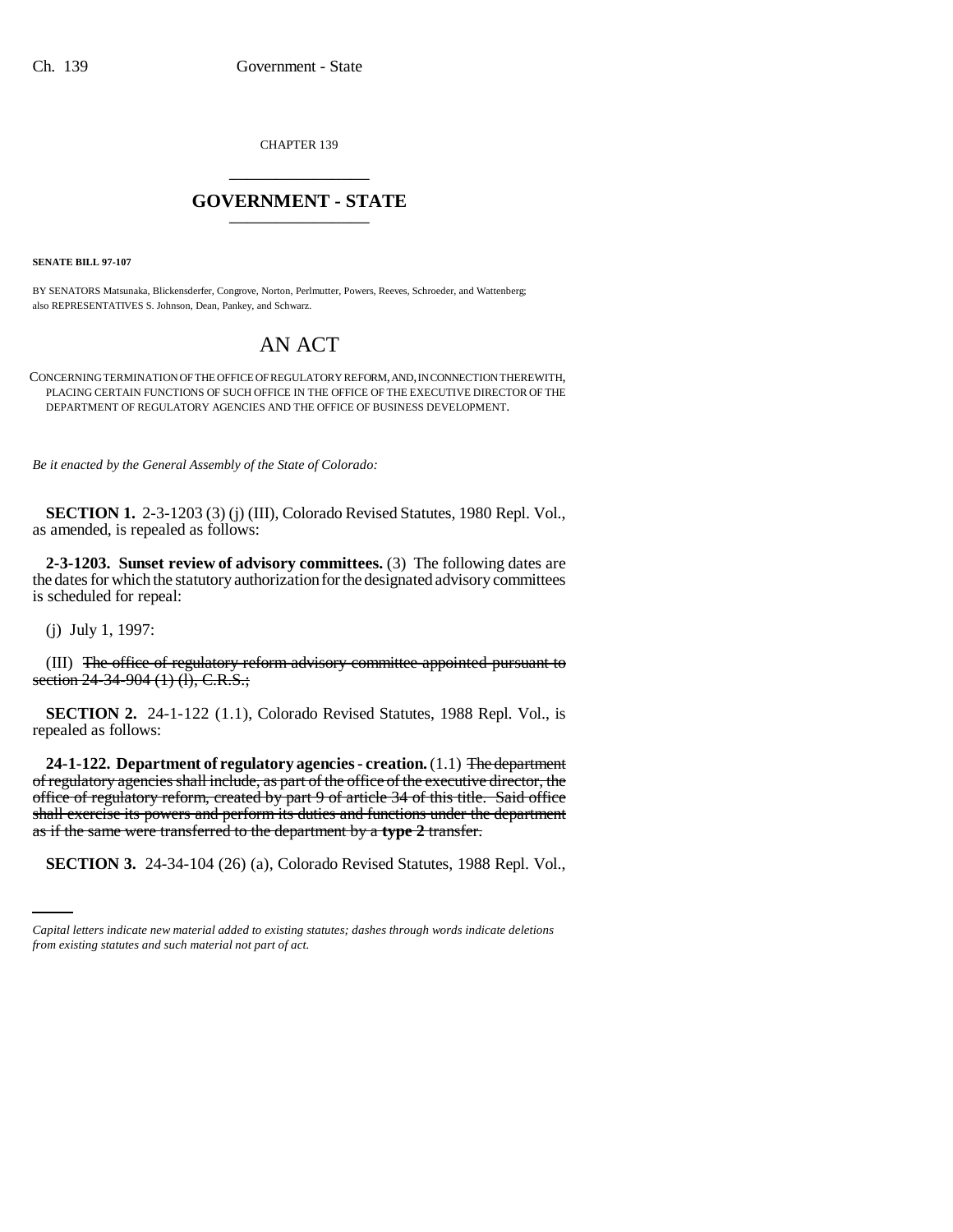as amended, is repealed as follows:

**24-34-104. General assembly review of regulatory agencies and functions for termination, continuation, or reestablishment.** (26) (a) The following office in the office of the executive director of the department of regulatory agencies shall terminate on July 1, 1997: The office of regulatory reform, created by part 9 of this article.

**SECTION 4.** Part 9 of article 34 of title 24, Colorado Revised Statutes, 1988 Repl. Vol., as amended, is REPEALED AND REENACTED, WITH AMENDMENTS, to read:

## PART 9 MANDATORY REVIEW OF PROPOSED CONTINUING EDUCATION REQUIREMENTS FOR REGULATED OCCUPATIONS AND PROFESSIONS

**24-34-901. Proposed continuing education requirements for regulated occupations and professions - review by office of executive director.** (1) BEFORE ANY BILL IS INTRODUCED IN THE GENERAL ASSEMBLY THAT CONTAINS, OR ANY BILL IS AMENDED TO CONTAIN, A MANDATORY CONTINUING EDUCATION REQUIREMENT FOR ANY OCCUPATION OR PROFESSION, THE PRACTICE OF WHICH REQUIRES A STATE OF COLORADO LICENSE, CERTIFICATE, OR REGISTRATION, THE GROUP OR ASSOCIATION PROPOSING SUCH MANDATORY CONTINUING EDUCATION REQUIREMENT SHALL FIRST SUBMIT INFORMATION CONCERNING THE NEED FOR SUCH A REQUIREMENT TO THE OFFICE OF THE EXECUTIVE DIRECTOR OF THE DEPARTMENT OF REGULATORY AGENCIES. THE EXECUTIVE DIRECTOR SHALL IMPARTIALLY REVIEW SUCH EVIDENCE, ANALYZE AND EVALUATE THE PROPOSAL, AND REPORT IN WRITING TO THE GENERAL ASSEMBLY WHETHER MANDATORY CONTINUING EDUCATION WOULD LIKELY PROTECT THE PUBLIC SERVED BY THE PRACTITIONERS. PROPOSALS MAY INCLUDE, BUT NEED NOT BE LIMITED TO: INFORMATION THAT SHOWS THAT THE KNOWLEDGE BASE FOR THE PROFESSION OR OCCUPATION IS CHANGING; THAT MANDATORY CONTINUING EDUCATION OF THIS PROFESSION OR OCCUPATION IS REQUIRED IN OTHER STATES; IF APPLICABLE, THAT ANY INDEPENDENT STUDIES HAVE SHOWN THAT MANDATORY CONTINUING EDUCATION IS EFFECTIVE IN ASSURING THE COMPETENCY OF PRACTITIONERS. THE PROPOSAL MAY ALSO INCLUDE ANY ASSESSMENT TOOL THAT SHOWS THE EFFECTIVENESS OF MANDATORY CONTINUING EDUCATION AND RECOMMENDATIONS ABOUT SANCTIONS THAT SHOULD BE INCLUDED FOR NONCOMPLIANCE WITH THE REQUIREMENT OF MANDATORY CONTINUING EDUCATION. THE PROVISIONS OF THIS SECTION SHALL NOT BE APPLICABLE TO:

(a) ANY PROFESSION OR OCCUPATION THAT, AS OF JULY 1, 1991, HAS MANDATORY CONTINUING EDUCATION REQUIREMENTS IN PLACE;

(b) ANY BILL THAT IS INTRODUCED AS A RESULT OF A LEGISLATIVE INTERIM COMMITTEE AND THAT AS INTRODUCED IN THE GENERAL ASSEMBLY INCLUDES A MANDATORY CONTINUING EDUCATION REQUIREMENT.

**SECTION 5.** Article 48.5 of title 24, Colorado Revised Statutes, 1988 Repl. Vol., as amended, is amended BY THE ADDITION OF A NEW SECTION to read: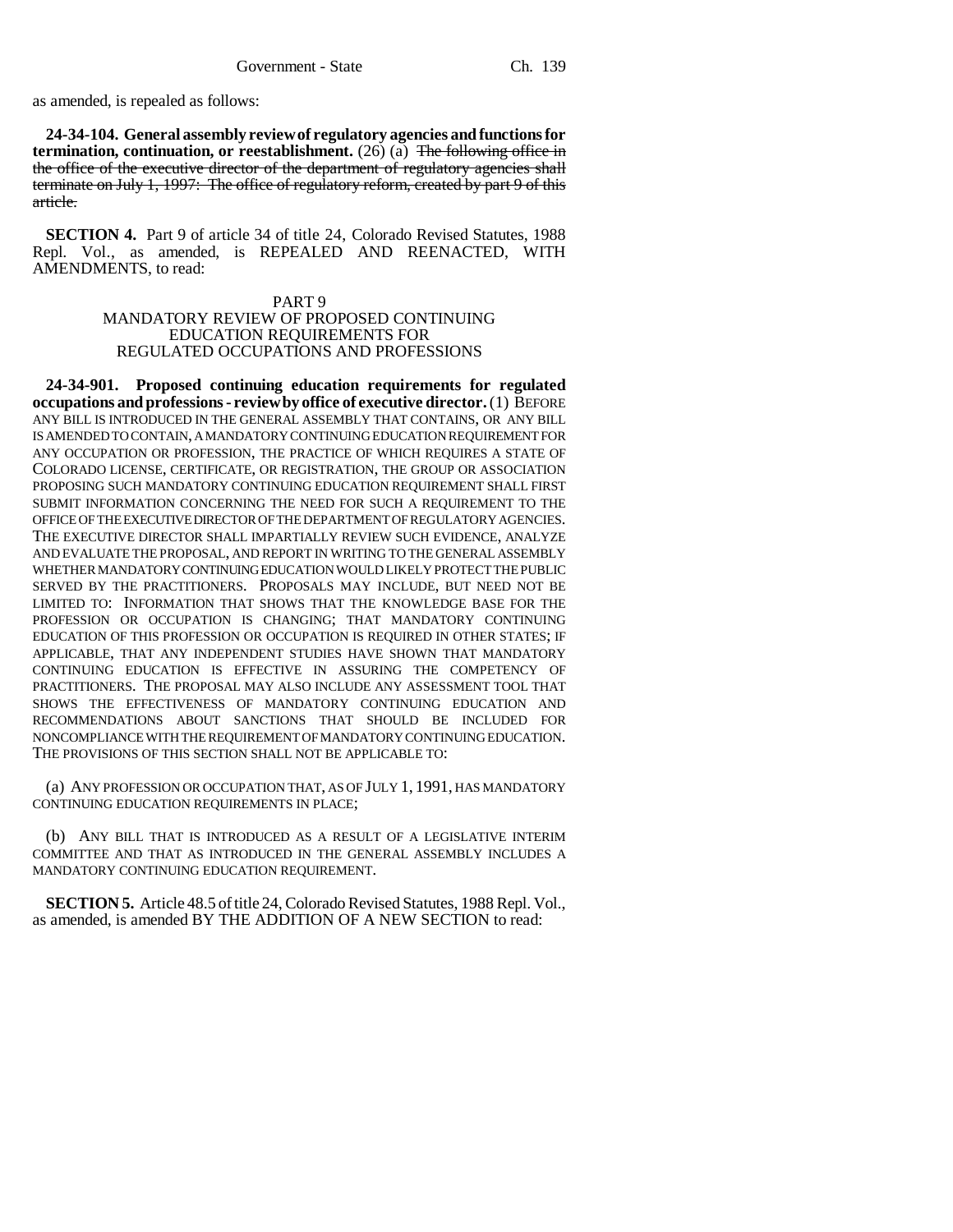**24-48.5-102. Small business assistance center.** (1) IN ADDITION TO THE POWERS AND DUTIES SPECIFIED IN SECTION 24-48.5-101, THE COLORADO OFFICE OF BUSINESS DEVELOPMENT SHALL INCLUDE THE SMALL BUSINESS ASSISTANCE CENTER, WHICH SHALL PROVIDE COMPREHENSIVE INFORMATION ON THE FEDERAL, STATE, AND LOCAL REQUIREMENTS NECESSARY TO BEGIN A BUSINESS AND SHALL MAKE THIS INFORMATION AVAILABLE TO THE PUBLIC.

(2) THE SMALL BUSINESS ASSISTANCE CENTER SHALL HAVE THE AUTHORITY TO ACCEPT AND EXPEND MONEYS FROM SOURCES OTHER THAN THE STATE OF COLORADO FOR THE PURPOSE OF PERFORMING SPECIFIC PROJECTS, STUDIES, OR PROCEDURES, OR TO PROVIDE ASSISTANCE. SUCH PROJECTS, STUDIES, PROCEDURES, OR ASSISTANCE SHALL BE REVIEWED AND APPROVED BY THE COLORADO OFFICE OF BUSINESS DEVELOPMENT AND SHALL BE CONSISTENT WITH THE DUTIES, AUTHORITY, AND PURPOSES OF THE COLORADO OFFICE OF BUSINESS DEVELOPMENT AS ESTABLISHED IN THIS ARTICLE. ANY RECEIPT AND EXPENDITURE OF FUNDS SHALL BE REPORTED TO THE GENERAL ASSEMBLY AS PART OF THE OFFICE'S ANNUAL BUDGET REQUEST.

(3) THE SERVICES RENDERED BY THE CENTER SHALL BE MADE AVAILABLE WITHOUT CHARGE; EXCEPT THAT THE APPLICANT SHALL NOT BE RELIEVED FROM ANY PART OF THE FEES OR CHARGES ESTABLISHED FOR THE REVIEW AND APPROVAL OF SPECIFIC PERMIT APPLICATIONS, FROM ANY OF THE APPORTIONED COSTS OF A CONSOLIDATED HEARING CONDUCTED UNDER THIS SECTION, OR FROM THE COSTS OF ANY CONTRACTED SERVICES AS AUTHORIZED BY THE APPLICANT UNDER THIS SECTION.

(4) ANY PERSON WHO PROVIDES INFORMATION DEVELOPED BY THE CENTER AND CHARGES ANY FEE FOR SUCH INFORMATION SHALL DISCLOSE IN AT LEAST TEN-POINT TYPE, BEFORE ANY OBLIGATION IS INCURRED, THAT SUCH INFORMATION IS AVAILABLE AT NO COST FROM THE CENTER. ANY PERSON WHO KNOWINGLY FAILS TO MAKE THE DISCLOSURE REQUIRED BY THIS SUBSECTION (4) COMMITS A CLASS 3 MISDEMEANOR AND SHALL BE PUNISHED AS PROVIDED IN SECTION 18-1-106, C.R.S.

**SECTION 6.** 24-4-103.5, Colorado Revised Statutes, 1988 Repl. Vol., is repealed as follows:

**24-4-103.5. Rule-making affecting small business - procedure.** (1) Not less than ten days before publication of notice of proposed rule-making pursuant to section 24-4-103, the agency making a rule which will affect small businesses shall submit such proposed rule to the office of regulatory reform created in part 9 of article 34 of this title for comment on compliance flexibility for small businesses. In no event will lack of comment from the office of regulatory reform affect the validity of the rule.

(2) The office of regulatory reform shall notify affected small businesses of the proposed rule through business or trade organizations. Such notice shall include the substance of the proposed rule and the time, place, and manner in which interested parties may present their views and comments on the proposed rule.

(3) For the purposes of this section, "small business" means a commercial concern, including its affiliates, which is independently owned and operated and which either employs fewer than twenty full-time employees or an equivalent number of part-time employees or has gross annual sales of less than two million dollars.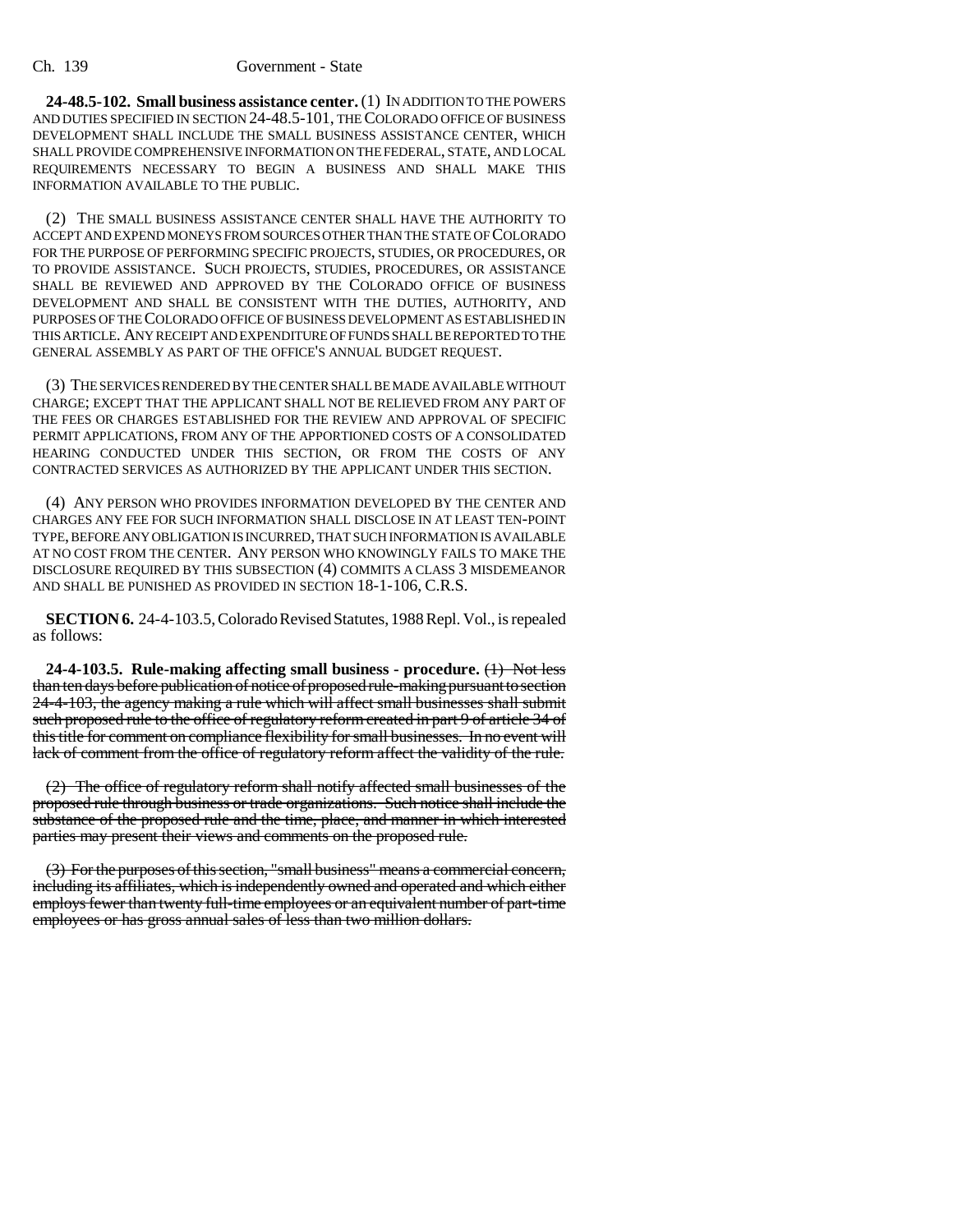**SECTION 7.** 24-113-105, Colorado Revised Statutes, 1988 Repl. Vol., is repealed as follows:

**24-113-105. State agency competition - complaints - advisory board.**  $(1)$  (a) Any person who believes that a state agency has violated any provision of this article may file a written complaint with the advisory committee to the office of regulatory reform stating the grounds for such complaint. The committee shall receive such written complaints and shall transmit such complaints to the state agency which is alleged in the complaint to be in violation.

(b) The state agency named in the complaint shall respond to the committee in writing within forty-five days after receipt of a complaint. The state agency shall either admit or deny the allegations made in the complaint, and it shall indicate whether remedial action will be taken.

(c) A majority of the committee may determine whether to hold public hearings on complaints, and the majority shall determine whether the state agency is in violation of the provisions of this article.

(d) Within sixty days after the response, the committee shall issue a report of its findings to the complainant and the state agency.

(2) The committee shall provide information and guidance and shall transmit an annual report of its activities in January of each year to the governor, the general assembly, and the state auditor.

(3) The state auditor shall provide performance audit information to the committee. Any person providing information or staff support pursuant to this subsection (3) shall not sit with the committee in its review of specific complaints.

(4) The activities of the committee shall be subject to existing state and federal law and any regulations promulgated pursuant thereto.

**SECTION 8.** 25-7-110.5 (4) (d), Colorado Revised Statutes, 1989 Repl. Vol., as amended, is amended to read:

**25-7-110.5. Required analysis of proposed air quality rules - repeal.** (4) (d) Cumulative economic analyses of all air pollution control measures shall be performed by the office of regulatory reform in coordination with the division EXECUTIVE DIRECTOR OF THE DEPARTMENT OF PUBLIC HEALTH AND ENVIRONMENT after public comment and review. The cumulative economic analyses shall be performed every five years beginning in the year 2000.

**SECTION 9.** 25-7-114.7 (1) (a) (VII), Colorado Revised Statutes, 1989 Repl. Vol., as amended, is amended to read:

**25-7-114.7. Emission fees - fund - repeal.** (1) As used in this section, unless the context otherwise requires:

(a) Indirect and direct costs include, but are not limited to: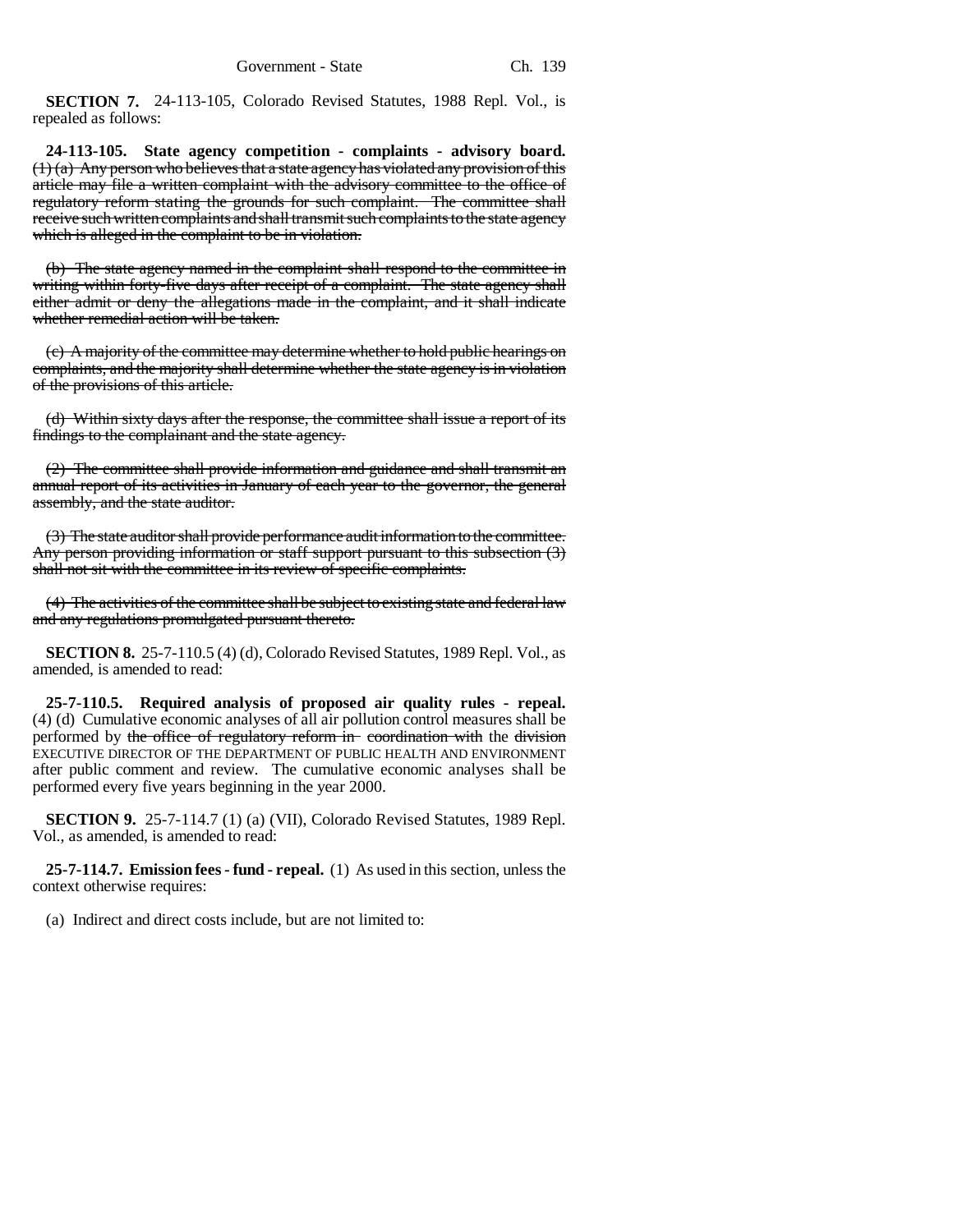(VII) Establishing and administering a small business stationary source technical and environmental compliance program, pursuant to section 25-7-109.2. and section  $24 - 34 - 904$  (1) (o), C.R.S.

**SECTION 10.** 29-2-106 (9) (d) (I) and (9) (d) (III), Colorado Revised Statutes, 1986 Repl. Vol., as amended, are amended to read:

**29-2-106. Collection - administration - enforcement.** (9) **Standard sales and use tax reporting form.** (d) (I) In addition to the standard municipal sales and use tax form set forth in paragraph (a) of this subsection (9), on or before December 1, 1994, the executive director of the department of revenue and the director of the office of regulatory reform in the department of regulatory agencies shall cooperate with and assist local governments in the development of a common local sales and use tax form. For purposes of this paragraph (d), "local government" means a city, home rule city, town, city and county, or other political subdivision of the state which collects its own sales or use tax.

(III) The executive director of the department of revenue and the director of the office of regulatory reform in the department of regulatory agencies shall cooperate with and assist local governments in the development of a uniform local government sales and use tax license application form. Any uniform local government sales and use tax license application form developed shall be made available at all state and local sales and use tax reporting locations.

**SECTION 11.** 39-30-102 (3) (a), Colorado Revised Statutes, 1994 Repl. Vol., is amended to read:

**39-30-102. Legislative declaration.** (3) (a) It is the intent of the general assembly that state agencies, including but not limited to the division of commerce and development in the department of local affairs, the department of labor and employment, the office of regulatory reform in the department of regulatory agencies, the department of revenue, and the state board for community colleges and occupational education in the department of higher education, place special emphasis on providing assistance to designated enterprise zones.

**SECTION 12. Adjustments of appropriations.** (1)(a) The appropriations made in the general appropriation act from the general fund for the fiscal year beginning July 1, 1997, to the department of local affairs, economic development, economic development programs, department of regulatory agencies, office of regulatory reform program costs, shall be reduced by the sum of one hundred ninety-nine thousand five hundred eighty-four dollars (\$199,584), for the implementation of this act.

(b) The appropriations made in the general appropriation act from the general fund for the fiscal year beginning July 1, 1997, to the department of local affairs, economic development, economic development programs, governor's office of economic development, small business assistance, shall be increased by the sum of one hundred thousand three hundred twenty-eight dollars (\$100,328), for the implementation of this act.

(2) The appropriations made in the general appropriation act for the fiscal year beginning July 1, 1997, to the governor's office, economic development programs,